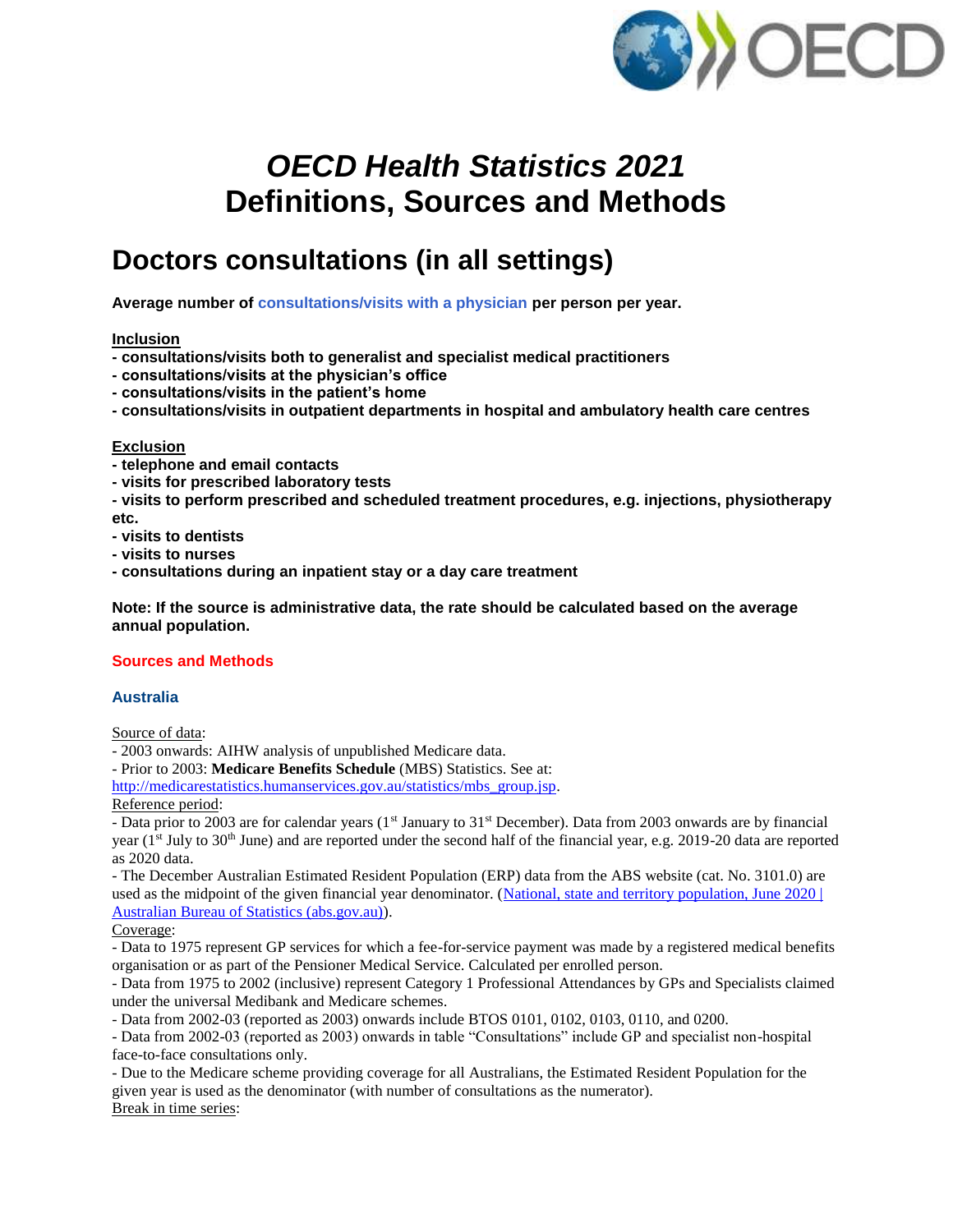From 2003 onwards, the following breaks in time series apply:

- data are reported by financial year rather than by calendar year.

- GP and specialist non-hospital telehealth and telephone consultations are excluded.

- optometry consultations are excluded.

#### **Austria**

#### Source of data: **Main Association of Austrian Social Security Organisations**.

Reference period: 1<sup>st</sup> to 31<sup>st</sup> December.

Coverage:

- Included are visits to doctors in the extramural sector (practices, ambulatory health care centers) with health insurance contracts. This covers "contractual cases of medical care" meaning that all doctor consultations within a quarter are summarized into one case (all visits to one physician by one entitled person).

- Included are visits to the doctor by commuters living abroad who are employed in Austria.

- Excluded are consultations in inpatient departments or day-care settings of hospitals.

Deviation from definition:

- Privately paid consultations (by private health insurance companies or out of pocket) and doctor visits in the outpatient hospital sector are excluded.

- Excluded are cases of temporary (vacation) replacement and preventive medical checkups of contract physicians without basic remuneration.

- Visits for prescribed and scheduled treatment procedures as well as for prescribed laboratory tests are included.

- Visits to maxillofacial surgeons are included.

#### **Belgium**

Source of data: **INAMI**, Institut National d'Assurance Maladie-Invalidité, données comptables (National Institute for Health Insurance.)

Coverage:

- This number includes advice, patient's visit to physician's office (general practitioners and specialists), physician's visit to patient's home and medical assistance during urgent transfer to a hospital (in an ambulance).

- Day patient cases are not included.

- The number refers to the number of contacts with patients who are not self-employed divided by the population of people who are not self-employed.

Note: In 2017, the data have been revised since 2006.

#### **Canada**

Source of data:

- **Canadian Institute for Health Information**, National Physician Database (since 1990); Medical Care Database (for data before 1990).

- **Régie de l'assurance maladie du Québec**, Tableau SM.22, for the Quebec data starting in 1999. Coverage:

- Until 1998: Based on the count of all services that are identifiable as visits, consultations and assessments for which a fee-for-service payment was made by a provincial medical care insurance plan. That is, all services for which payment was made on any other basis, as well as visits that are not identifiable as such because they are part of a fee for a procedural service are excluded.

- In the 1980's, there was a tendency in most provinces to break up composite fees into their components. This has resulted in an apparent increase in visit and examination services. The count includes visits made by physicians to hospital inpatients or to patients in other institutions (e.g. homes for the aged). Break in time series: 1999.

- Starting in 1999, the count excludes inpatient consultations and visits that could be identified as such. Includes visits with unspecified location (the majority of visits in Ontario).

- Includes an estimate for consultations/visits under alternative modes of remuneration. For a given amount of remuneration within a province, it was assumed that the same number of consultations and visits was provided under alternative modes of remuneration as under the fee-for-service mode. Fee-for-service payments made up 89.4% of total clinical payments to Canadian physicians in 1999; by 2018 this proportion had dropped to 72.6%.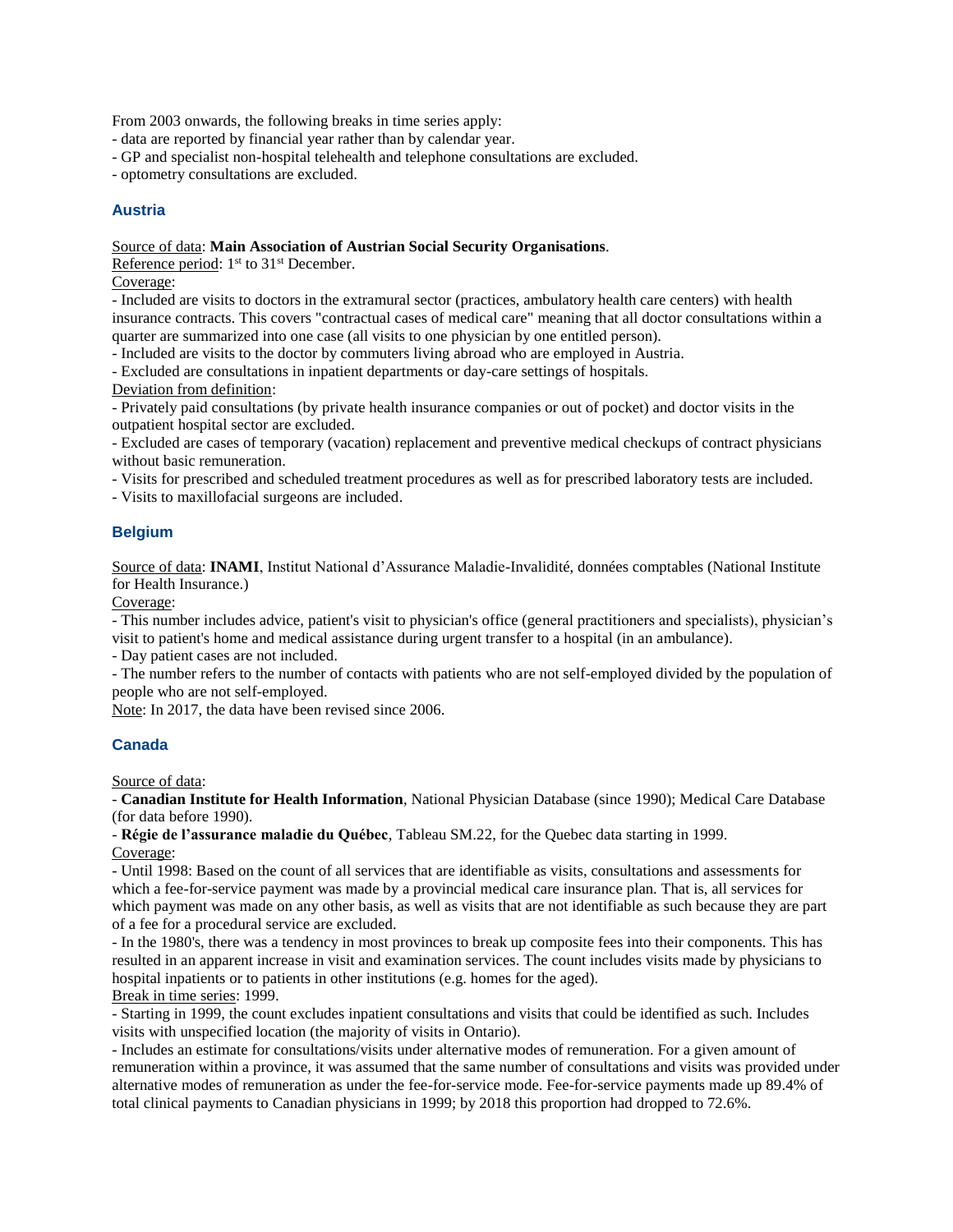- Doctors' contacts per capita are shown for the Net Canadian Population calculated by excluding the members of the Royal Canadian Mounted Police, the Canadian Armed Forces personnel and inmates in federal and provincial penitentiaries.

- Starting in 1999, the data from the National Physician Database do not include Quebec, Nunavut and the Northwest Territories. Data for Yukon are included in 1999-2000 through 2005-2006 and from 2013-2014 onwards. - Starting in 1999, the Quebec data used in the calculation are from Tableau SM.22 of the Régie de l'assurance maladie du Québec. Similarly to the rest of Canada, the calculation for Quebec excludes inpatient consultations and visits and includes an estimation of consultations provided under alternative modes of remuneration.

- The latest data available from the National Physician Database are for 2018. The data for 2019 is an estimate based on the trend in the average consultation per person in the previous ten years. The 2019 estimate is subject to revision when the National Physician Database's data for this year becomes available.

## **Chile**

Source of data: **INE (National Statistics Institute)**, **Statistical Compendium** (Spanish Only). The original source is the **Ministry of Health**.

- 2010 Compendium:

[http://www.ine.cl/canales/menu/publicaciones/compendio\\_estadistico/compendio\\_estadistico2010\\_eng.php?lang=en](http://www.ine.cl/canales/menu/publicaciones/compendio_estadistico/compendio_estadistico2010_eng.php?lang=en) ;- 2011 Compendium:

[http://www.ine.cl/canales/menu/publicaciones/compendio\\_estadistico/pdf/2011/1.6estadisticas\\_salud.pdf;](http://www.ine.cl/canales/menu/publicaciones/compendio_estadistico/pdf/2011/1.6estadisticas_salud.pdf) - 2012 Compendium:

[http://www.ine.cl/canales/menu/publicaciones/compendio\\_estadistico/pdf/2012/estadisticas\\_salud.pdf.](http://www.ine.cl/canales/menu/publicaciones/compendio_estadistico/pdf/2012/estadisticas_salud.pdf)

- Information for 2012 is updated, the information includes establishments belonging and not belonging to the National Service of Health Services, SNSS.

- 2013 onwards: The source is the administrative registry from health sector (private and public) through the Monthly Statistical Summary (REM, Resumen Estadístico Mensuales and REMSAS, Resumen Estadístico Mensual de la Autoridad Sanitaria) which are consolidated at a central level in the Ministry of health. The information includes establishments belonging and not belonging to the National Service of Health Services, SNSS. Coverage:

- Data coverage is nationwide.

- Data are automatically collected monthly from the health establishments' information systems and validated and published by the Department of Health Statistics and Information (DEIS).

- Data include consultations, controls and emergency consultations provided by physicians working for the public sector (National System of Health Services, SNSS) and those from the private establishments that supply data to MINSAL (not all private sector is represented).

- Data exclude, therefore, queries issued by professionals other than physicians.

Break in time series: 2018. The decrease in 2018 is explained by a sub-reporting (lower taxation) of some health care activities from the private sector; these are facilities that do not belong to the National System of Health Services, NPSNSS.

Note: The year 2020 is preliminary, so it is subject to modifications.

#### **Colombia**

#### **Source: Individual Register of Health Services Providers (RIPS), Ministry of health and social protection**. **Coverage:** National.

**Deviation from the definition:** The information available refers to visits in health institutions. There is no information on consultations/visits in the patient's home or outpatients.

The collection of the RIPS data started in 2009. Therefore, there is no information available before 2009.

#### **Costa Rica**

Source of data: **Área de Estadística en Salud Caja Costarricense de Seguro Social** (Health Statistics Unit, National Social Insurance Fund).

Coverage: It includes data coming only from public facilities belonging to the Social Insurance.

#### **Czech Republic**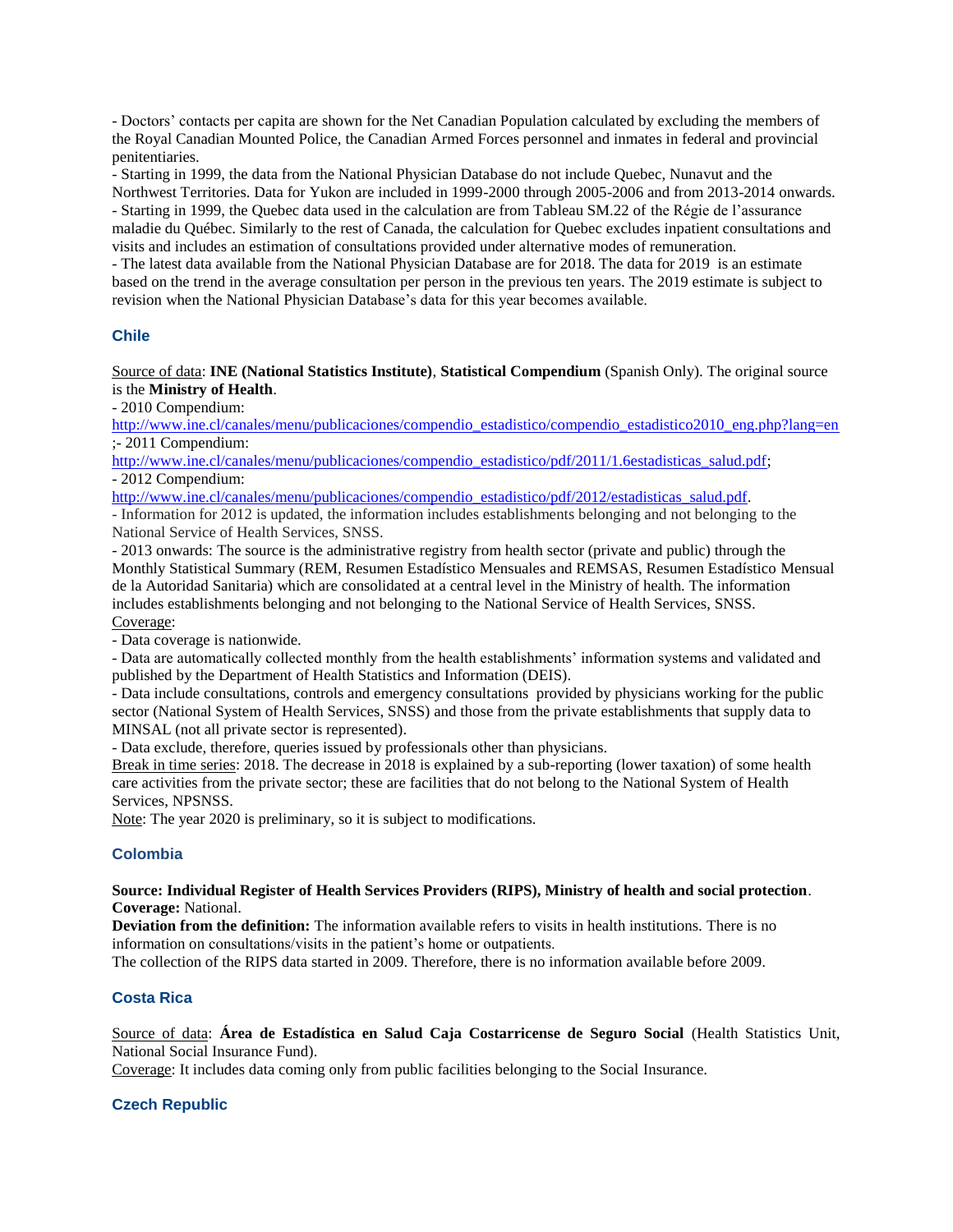Source of data: Institute of Health Information and Statistics of the Czech Republic. **National Registry of Reimbursed Health Services** (NRRHS).

Coverage:

- Data on outpatient consultations include all examinations/treatments provided by physicians (both GP's and specialists) in ambulatory health establishments and in ambulatory wards of inpatient health establishments.

- Included are: home visits and visits to social care establishments, preventive visits.

- Data of National Registry of Reimbursed Health Services (NRRHS) are available since 2010; application of all exclusion criteria is possible in these detailed data.

## **Denmark**

Source of data: **National Board of Health**, The National Health Insurance Service Registry.

Coverage:

- Number of visits at the physician's office or visits made to the patient's home. E-mail or telephone contacts are excluded.

- All figures from 1990 onwards were revised in 2011. In 2021 all data from 2013 and onwards were updated. The data for 2020 is provisional data as the National Health Insurance Service Registry is not yet updated and thus the month of December is not included in the numbers.

# **Estonia**

Source of data:

- 1970-1989: **Statistics Estonia**, Annual statistical report of health care providers [\(http://www.stat.ee/en\)](http://www.stat.ee/en), amended by the National Institute for Health Development, based on annual health and health care statistical publications of this period published by the Ministry of Health.

- 1990 onwards: **National Institute for Health Development**, Annual statistical report of health care providers. See at:

[https://statistika.tai.ee/pxweb/en/Andmebaas/Andmebaas\\_\\_03Tervishoiuteenused\\_\\_01Vastuvotud/?tablelist=true.](https://statistika.tai.ee/pxweb/en/Andmebaas/Andmebaas__03Tervishoiuteenused__01Vastuvotud/?tablelist=true)

- Data for 2000-2012 updated on the basis of revised population figures.

Coverage:

- Doctors' consultations include specialist and family physician out-patient receptions and home visits. All types of health care providers are covered, private providers included. Military forces included from 2010.

- Data do not include specialist, family physician and nurse telephone consultations and nurse out-patient reception and home visits.

- Doctors' consultations do not include dentist out-patient receptions, home visits or telephone consultations. Estimation method: For 1970-1989, published number of consultations includes dentist consultations

[\(http://www.stat.ee/en\)](http://www.stat.ee/en). Using available partial data and published annual rates of dentist consultations per person per year, the gaps were filled and new rates per person calculated.

Break in time series:

- 1989: change in calculation method, home visits (annual rate 0.7-0.8) not included.

- 1991: system changed, Estonian independence was restored.

## **Finland**

Source of data: **THL Finnish Institute for Health and Welfare**, Department of Information. Coverage:

- The number of contacts made by specialists and general practitioners divided by the population.

- Contacts in public primary health care, public specialised care, providers of private health care and contacts with occupational health services are included.

- Visits/consultations of patients at the ambulatory care physician's offices and visits made to the patient's home are included.

Break in time series: In 2011, the THL Finnish Institute for Health and Welfare expanded the social welfare and health care reporting system so that the primary care community-based care is collected at the individual level information on the national register. This change affected the number of visits to the physician and to dentist. In 2011, visits to the doctor and dentist visits are for 2013 by March. AvoHILMO-register the information provided. In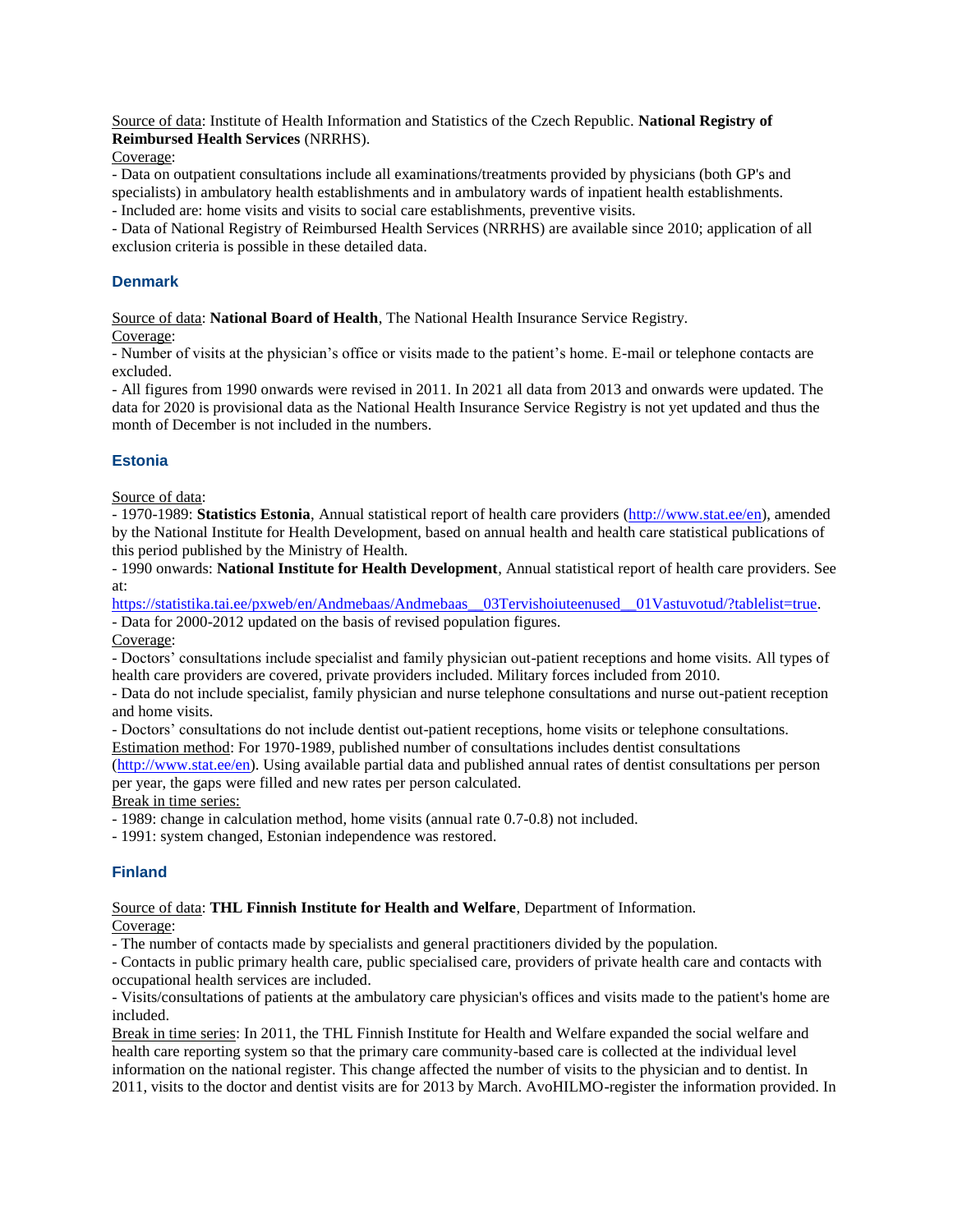2011, coverage of the information submitted from organizations at the time was the basic health care, and 99% of oral health care for 97%. From 2012 onwards the data is complete.

#### **France**

Source of data: Data are compiled from the following three sources:

1) Activity of self-employed physicians, from the **SNIR database** (**Système national inter-régimes**) **managed by CNAMTS**. [http://www.ameli.fr/l-assurance-maladie/statistiques-et-publications/donnees-statistiques/professionnels](http://www.ameli.fr/l-assurance-maladie/statistiques-et-publications/donnees-statistiques/professionnels-de-sante-liberaux/donnees-geographiques/activite-prescriptions-des-medecins.php)[de-sante-liberaux/donnees-geographiques/activite-prescriptions-des-medecins.php.](http://www.ameli.fr/l-assurance-maladie/statistiques-et-publications/donnees-statistiques/professionnels-de-sante-liberaux/donnees-geographiques/activite-prescriptions-des-medecins.php)

2) External consultations of physicians from all hospitals extracted from the **SAE file** (Statistique annuelle des établissements de santé/Annual statistics of health institutions) **managed by Drees** (Direction de la recherche, des études, de l'évaluation et des statistiques) from the Ministère du Travail, de l'Emploi et de la Santé (Secteur Santé). [https://www.sae-diffusion.sante.gouv.fr/sae-diffusion/accueil.htm.](https://www.sae-diffusion.sante.gouv.fr/sae-diffusion/accueil.htm)

Coverage:

- Institutions included irrespective of their legal status, categories, financing (e.g. private financing contributing to public hospital services) or size.

- Data include external consultations with midwives.

3) Data revised annually from the **INSEE (Institut national de la Statistique et des Etudes économiques)** census. Coverage:

- France (Metropolitan and D.O.M, i.e. overseas territory).

- Total number of consultations and visits carried out by self-employed and salaried practitioners, generalists and specialists, applied to the average French population for the year considered.

- The SNIR is an information system put in place by the Caisse Nationale d'Assurance Maladie des Travailleurs Salariés (CNAMTS) since 1977. This system allows for the gathering and incorporation of information on the activity of professions related to health into the national plan, which gives rights to reimbursement by the health insurance, maternity, and accident at work offices.

Break in time series:

- Break in 2013: the SAE file was renewed: only the consultations for curative care are taken into account but no more rehabilitative, long term or psychiatric care.

- Break in 2001 due to the inclusion of hospital consultations. Before 2001, only ambulatory care consultations were taken into account.

- Break in 2000 due to the change of coverage, from Metropolitan France to Metropolitan France + D.O.M. (i.e. overseas territory).

## **Germany**

Source of data: **Federal Ministry of Health**, KG 3-Statistics 2019 (statutory health insurance: accounts for practitioner and dental treatment, measures for the preventive examination/recognition of diseases, prenatal examinations) and KM 6-Statistics 2019 (statutory health insurance: insured persons). Bundesministerium für Gesundheit 2020, *Ergebnisse der KG 3-Statistik 2019 (gesetzliche Krankenversicherung: Abrechnungsfälle ärztlicher und zahnärztlicher Behandlung, Maßnahmen zur Früherkennung von Krankheiten,* 

*Mutterschaftsvorsorgefälle)* und *Ergebnisse der KM 6-Statistik 2019 (gesetzliche Krankenversicherung: Versicherte)*; special calculation by the Federal Statistical Office on base of data from the Federal Ministry of Health.

- See information at [http://www.gbe-bund.de](http://www.gbe-bund.de/) or [http://www.bmg.bund.de.](http://www.bmg.bund.de/)

## Coverage:

- Included are medical services like outpatient remedial medical treatments or specialist outpatient palliative care, integrated care (outpatient medical treatment) and measures for the early recognition of illnesses (without dental early recognition).

Deviation from the definition:

- Consultations with doctors represent only the number of cases of physician treatments according to reimbursement regulations under the Social Health Insurance Scheme. One case of treatment only counts the first contact in three months even if the patient consults his doctor more often.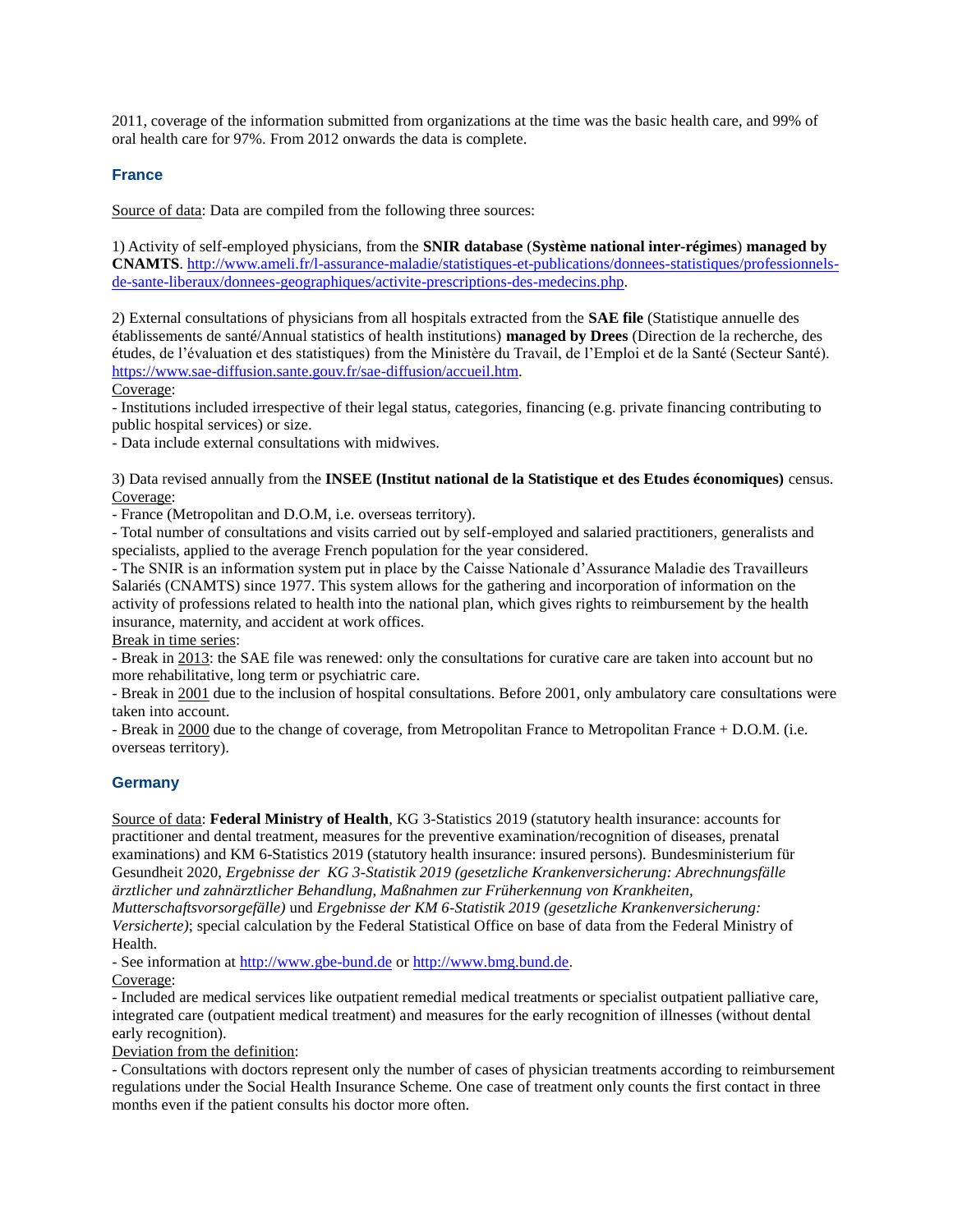- A substantial under-reporting has to be assumed.

Additional information:

- In the BARMER GEK physician report 2010 (successor product of the GEK-report on ambulatory care), data on a study on doctors' consultations were published. For the survey, Barmer GEK (a compulsory German health insurance fund) has analysed ambulatory data of 1.7 million insured persons of the former Gmünder Ersatzkassen (GEK) for the years 2004 to 2008 and extrapolated these figures for the total population. Information on calendar days on which physicians provided individual services to individual patients form the basis for the analysis on doctors' consultations for the years 2004 to 2007. Doctor's consultations per inhabitant:

2004: 16.4 2005: 16.9 2006: 17.1 2007: 17.7

- With the newly established accounting allowances for the ambulatory medical care in 2008, direct counting is no longer possible. The current procedure for the calculation of doctor consultations leads to incomplete results which cannot be compared with the prior year results. However, the study assumes that the practising physicians invoiced on the average 7.5 cases of treatment per insured person. If one takes into account that previously 2.5 consultations per case of treatment have been registered, you get a number of 18.1 doctor consultations per inhabitant for the year 2008. Corresponding analyses on dental and dentosurgical treatments are not available.

## **Greece**

Source of data:

- Until 2006: **Social Insurance Institute**, Annual Statistical Report.

- From 2017 onwards: **ELSTAT**, **Ministry of Health**, **National Organization for the Provision of Healthcare Services** (EOPYY).

Coverage:

*Until 2006*

- Half of the workers and employees in Greece.

- Annual periodicity.

- The figures represent the mean number of visits to doctors working in/contracted with the Social Insurance Institute. - Visits performed by privately practising doctors who are paid directly by a household budget are excluded.

*Since 2017*

- Annual periodicity.

- The figures represent the mean number of visits to doctors working in/contracted with the National Organization for the Provision of Healthcare Services (EOPYY) and the number of visits in outpatient departments in public hospital and public ambulatory health care centres.

#### **Hungary**

Source of data:

**-** Up to 1993: **Central Statistical Office** (KSH in Hungarian), Yearbook of Health Statistics. [www.ksh.hu.](http://www.ksh.hu/) **-** From 1994: **Hungarian National Health Insurance Fund** (OEP in Hungarian), Statistical Yearbook.

[www.oep.hu.](http://www.oep.hu/)

Coverage:

- Physician consultations include contacts of family practice and outpatient care.

- Following the definition, episodes of dental care are not included.

- From 1994 laboratory, pathology, CT, MRI and other diagnostic examinations are not included.

- From 1994, the number of family practice contacts is taken from the Yearbook of Health Statistics by the Central Statistical Office; the number of outpatient contacts are taken from the Statistical Yearbook by the Hungarian National Health Insurance Fund.

Break in time series:

- 1994. Since 1994, data are based on itemised financial report.

- 2007. The decrease in doctors' consultations in 2007 was related to the introduction of co-payment in the course of the healthcare reform that started at the end of 2006, and finished at the middle of 2008.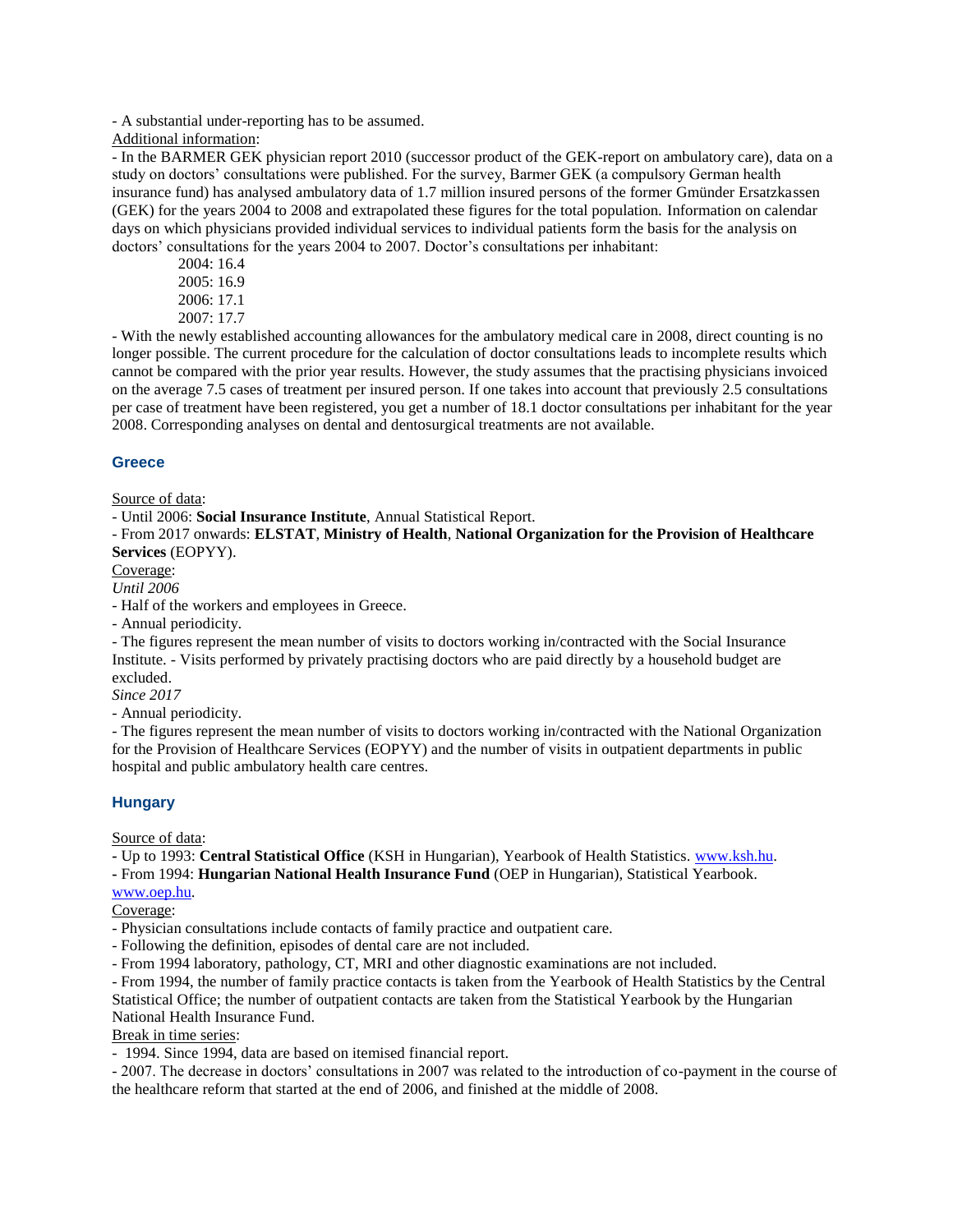## **Iceland**

#### Source of data: **Directorate of Health**.

Coverage:

- Contacts with doctors in health centres and self-employed general practitioners (visits to the health centres and visits to the patient's home).

- Contacts with specialists, both for ambulatory care in hospitals and in their private practice, are included.

- All telephone consultations are excluded as they are not payable services.

Break in time series: As of 2008, visits to certain units for diagnostic purposes have been excluded.

#### **Ireland**

#### Source of data:

- From 2015: **Annual Healthy Ireland Survey**, commissioned by the Department of Health as part of the Healthy Ireland initiative.

- 2010: **Quarterly National Household Survey** (Labour Force survey) Health Module, **Central Statistics Office**. Coverage:

#### **From 2015:**

- Data refers to the average number of consultations visits with a general practitioner or medical or surgical consultant per person per year and is estimated from data collected in the annual Healthy Ireland survey. The estimate is calculated by grossing the number of consultations in the last 4 weeks to an average annual estimate.

- Consultations by phone are included in this survey.

- Data refer to population aged 15 years old and over.

- For data 2017-2019, the data for the medical or surgical consultant component was estimated using information from the Healthy Ireland 2016 survey as this information was not available from the year 2017-2019. An adjustment was made to account for population increase over the period using population estimates from the Central Statistics Office.

#### **Pre 2010:**

- Data refer to the number of times during the past 12 months a person had consulted a General Practitioner or had visited a medical or surgical specialist as an out-patient in relation to their own health. Consultation with a GP includes those in a GP's practice, at patient's home or by telephone (excluding phone calls for test results). Visits to psychiatry and antenatal clinics are included as outpatients.

- Data refer to adults aged 18 years old and over.

#### **Israel**

Source of data: From 2015 Health Information Division in the **Ministry of Health**. The data was collected from the 4 HMOs in Israel, according to the registry in each HMO.

Coverage: It includes visits/consultations with generalist and specialist physicians at the physician's office or in the patient's home. The data have been calculated from 2015. Consultations also include requests for renewal of prescriptions.

Deviation from the definition: Data do not include visits/consultations with private providers.

Estimation method: The data are based on absolute numbers of consultations as were documented in all four HMOs in Israel. Average number of consultations/visits per person per year was calculated in accordance to the population data of HMO's members.

Break in time series: Break in 2015.

Source of data: 1996, 2000, 2009: **Central Bureau of Statistics**, Health Surveys (supplement to Labour Force Survey)[. http://www.cbs.gov.il/www/briut/health09\\_e.pdf.](http://www.cbs.gov.il/www/briut/health09_e.pdf)

#### Coverage:

- National representative sample of non-institutionalised civilian population, excludes nomad population in the southern region (about 0.7% of the population).

- Survey participants were asked if (and how many times) any member of the household visited a doctor, such as a family doctor, children's doctor or psychiatrist, during the last two weeks (house calls included, dentist visits telephone consultations not included).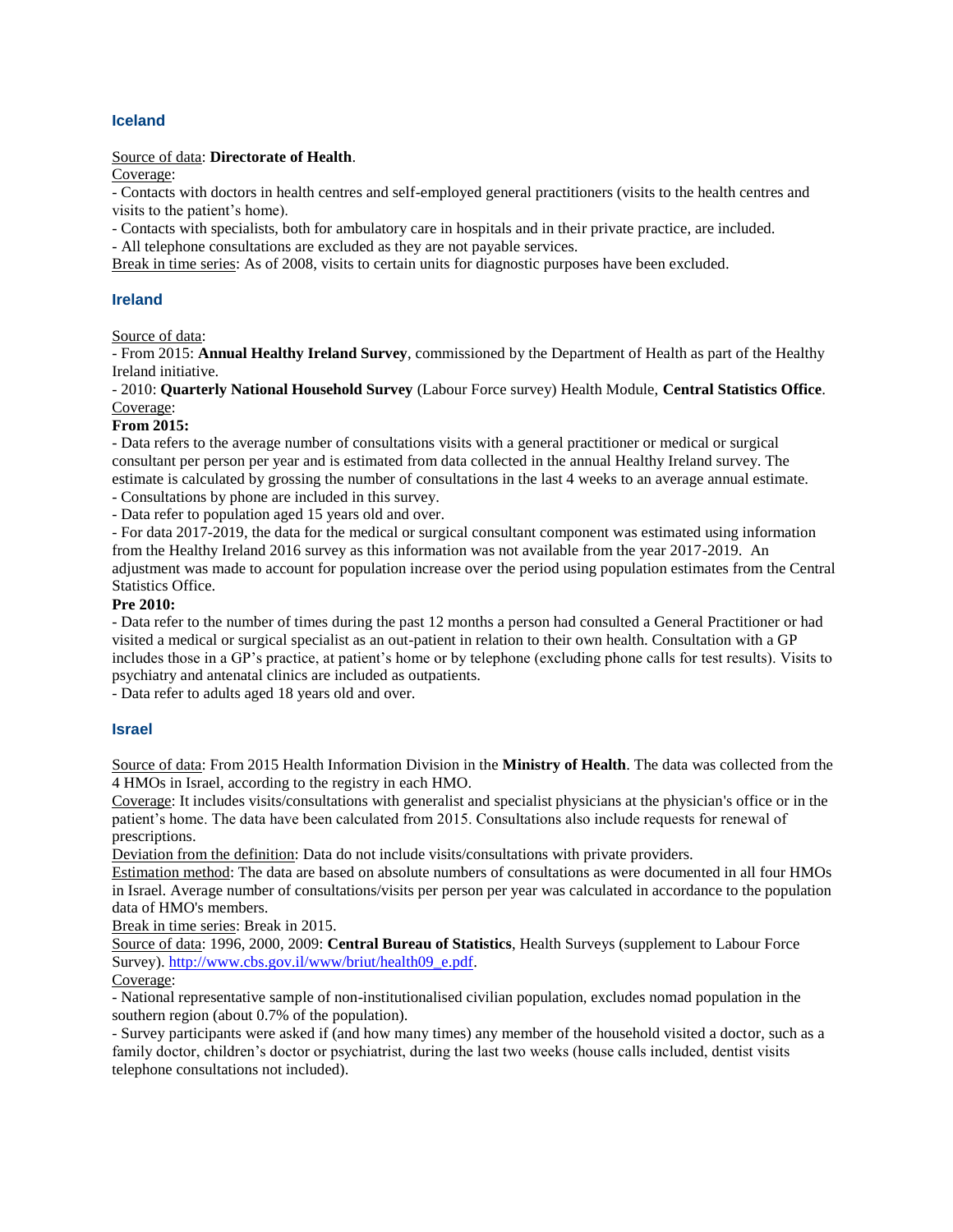Note: The statistical data for Israel are supplied by and under the responsibility of the relevant Israeli authorities. The use of such data by the OECD is without prejudice to the status of the Golan Heights, East Jerusalem and Israeli settlements in the West Bank under the terms of international law.

## **Italy**

*Until 2013*:

Source of data:

**ISTAT**, Istituto Nazionale di Statistica (National Institute of Statistics). Italian health interview survey "Health conditions and recourse to health services".

Coverage: Sample survey.

- Data refer to doctor consultations self-reported by the patients.

Deviation from the definition: it is not possible to exclude visits for prescribed laboratory tests and visits to perform prescribed and scheduled treatment procedures, e.g. injections, physiotherapy, etc.

#### *Since 2014*:

The total of visits is the sum of visits to general practitioners, visits to family paediatricians, visits to specialists in the National Health System, visits to specialists paid by patients (out of pocket). The average number of consultations/visits with a physician per person per year is calculated dividing the total of visits by the resident population (annual average).

## 1/ VISITS TO GENERAL PRACTITIONERS

Source of data: **Società Italiana Medicina Generale (SIMG)**, Health Search (database on patients of GP's). <https://www.healthsearch.it/>

Coverage: the data source contains information on more than 1 million patients. Data on patients is recorded in the database by about 1,000 GP's (selected on voluntary basis).

#### 2/ VISITS TO FAMILY PAEDIATRICIANS

Estimation method: Data is estimated under the hypothesis of an annual average number of contacts for children aged less than 14 years equal to 3 (value obtained from the GP's Health Search database for younger patients).

3/ VISITS TO SPECIALISTS IN THE NATIONAL HEALTH SYSTEM

Source of data: **Ministry of Economy**, Sistema Tessera Sanitaria (administrative data on outpatient services - doctor consultations, surgery, lab tests, diagnostic tests - provided by the NHS). [https://sistemats1.sanita.finanze.it/portale/.](https://sistemats1.sanita.finanze.it/portale/) Coverage: Visits to specialists in the NHS (out of pocket visits are excluded).

Deviation from the definition: it is not possible to exclude visits for prescribed laboratory tests and visits to perform prescribed and scheduled treatment procedures, e.g. injections, physiotherapy, etc.

4/ VISITS TO SPECIALISTS OUTSIDE THE NATIONAL HEALTH SYSTEM PAID BY PATIENTS (out of pocket)

Source of data: **Istat**, Household Budget Survey (sample survey https://www.istat.it/it/archivio/71980) and Monthly Survey of Consumer Prices (sample survey https://www.istat.it/it/archivio/252466).

Estimation method: the number of out of pocket visits is estimated by dividing the annual expenditure of households for out-of-pocket visits to specialists by the average price of specialist visits. Expenditure and average prices are by geographical area.

## **Japan**

Source of data: **Ministry of Health, Labour and Welfare**, Health Insurance Bureau survey.

Coverage:

- The figures refer to days of out-patient surgery per subscriber who is covered by the whole public health insurance system.

- Data before 1984 cannot be compared to the data after 1984, as the Health Service System for the Aged was established in 1983, and the Medical Care Service Program for Retired Employees was established in 1984.

## **Korea**

Source of data:

- From 2014: **Ministry of Health and Welfare**, **Health Insurance Review & Assessment Service**, Statistics of Health Care Utilization.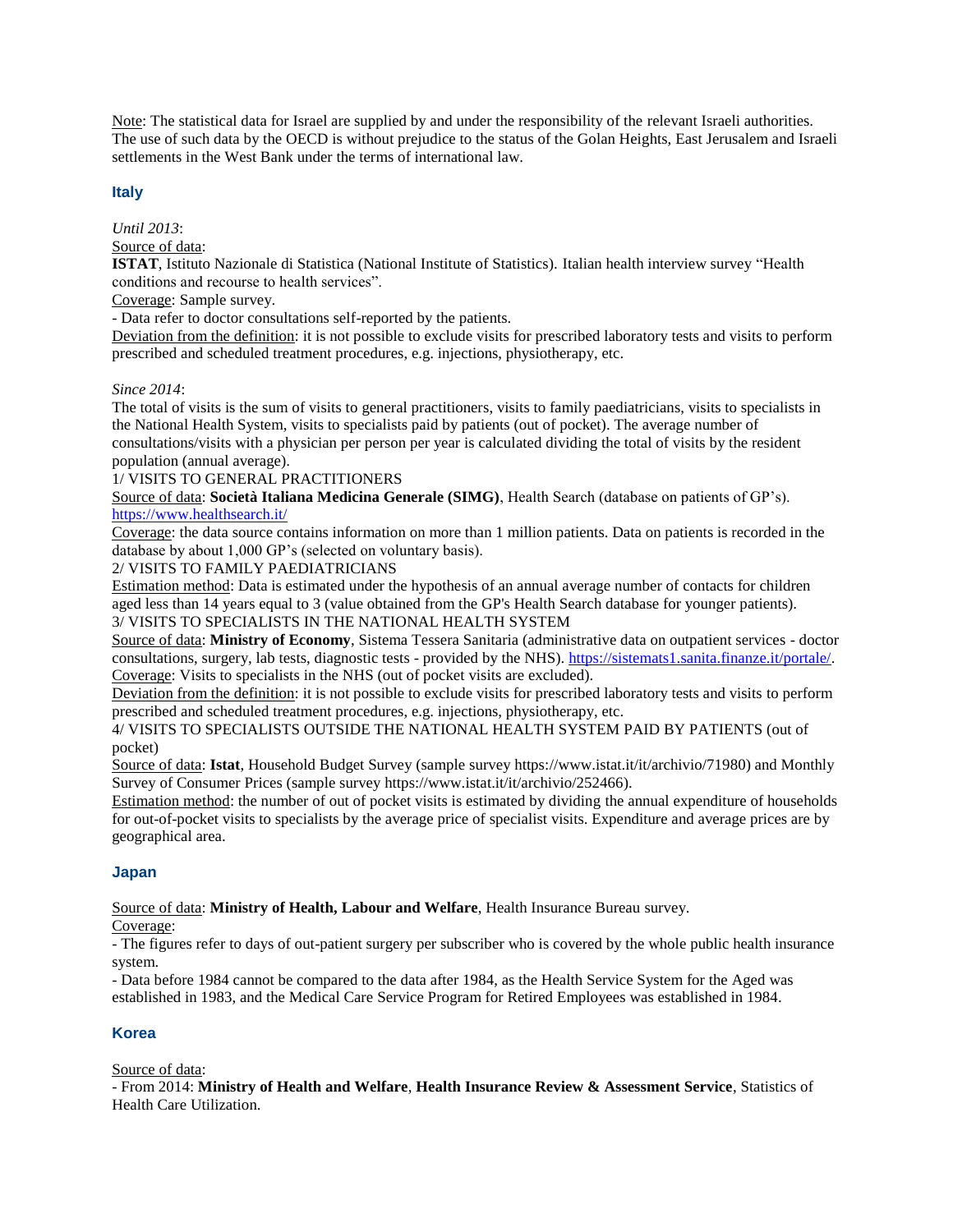- Until 2013: **Ministry of Health and Welfare**, **Korea Institute for Health and Social Affairs**, The Patient Survey Report.

Coverage:

- From 2014: Administrative data cover consultation fees, including national health insurance, medical care, Patriots-Veterans benefits, industrial accident insurance benefit, and automobile insurance.

- Until 2013: The Patient Survey was conducted every 3 years until 2005. It was changed to annual survey in 2008. Data cover patients who have a consultation with physicians and specialised doctors in hospitals and clinics. Break in time series: 2014. Change in data source.

## **Latvia**

#### Source of data: **Centre for Disease Prevention and Control**.

Coverage:

- The number of outpatient contacts excludes calls for ambulance as they form a separate group of health care services in Latvia.

- Doctor consultations (number per capita) from 2001 to 2011 have been recalculated according to the revised population data after 2011 Census.

## **Lithuania**

Source of data:

- From 2006: **HI HIC** data from annual reports and Compulsory Health Insurance Database. Report "Health Statistics of Lithuania", available fro[m http://www.hi.lt/health-statistic-of](http://www.hi.lt/health-statistic-of-lithuania.html)[lithuania.html](http://www.hi.lt/health-statistic-of-lithuania.html)<http://sic.hi.lt/html/en/hsl.htm>.

- Up to 2005: **LHIC** annual report data.

Coverage: All health care institutions should report, but quality and coverage of private health care institutions, especially having no contract with Compulsory Health Insurance Fund, reporting is not complete.

#### **Luxembourg**

#### Source of data: **Fichiers de la sécurité sociale**. Data prepared by **Inspection générale de la sécurité sociale**. Coverage:

- Relates to the total number of consultations performed in Luxembourg of the resident population covered by the statutory health insurance scheme outside hospitals or in outpatient departments in hospital.

- The rates presented in the database are calculated with the resident population covered by the statutory health insurance scheme in Luxembourg (annual average) as the denominator

| 1995 | 387.862 |
|------|---------|
| 1996 | 393.113 |
| 1997 | 398.462 |
| 1998 | 403.996 |
| 1999 | 410.708 |
| 2000 | 418.182 |
| 2001 | 424.037 |
| 2002 | 428.457 |
| 2003 | 433.424 |
| 2004 | 439.628 |
| 2005 | 444.783 |
| 2006 | 449.972 |
| 2007 | 455.752 |
| 2008 | 463.179 |
| 2009 | 470.660 |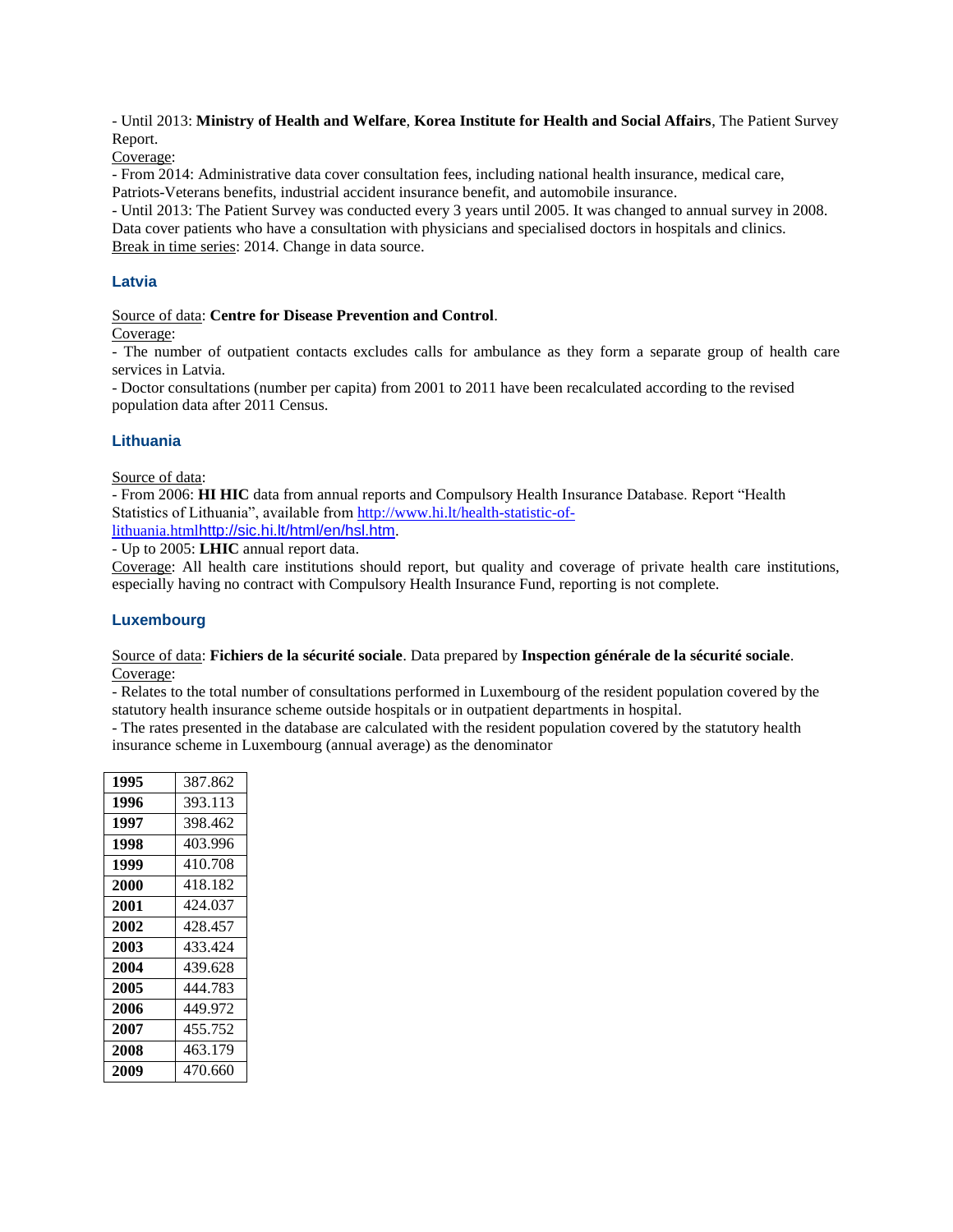- Simple visits and small interventions are included.

- The rate for 2019 is preliminary. In 2016, data have been revised in order to exclude consultations and visits during hospitalisation.

Break in time series 2009: method for calculating resident population covered by the statutory health insurance scheme in Luxembourg (annual average) has changed.

| 2009 | 465.632 |
|------|---------|
| 2010 | 473.088 |
| 2011 | 481.890 |
| 2012 | 492.555 |
| 2013 | 501.925 |
| 2014 | 510.673 |
| 2015 | 518.165 |
| 2016 | 526.733 |
| 2017 | 535.940 |
| 2018 | 545.837 |
| 2019 | 556.648 |

## **Mexico**

Source of data: **Bulletin of Statistical Information**. National Health Care System, Vol 1. Ministry of Health, 1980- 2019.

Coverage:

- Since 2004: Data include consultations offered by Social Protection in the Health System of the Ministry of Health.

- Since 1994: Data include private facilities with inpatient service.

- Data refer to consultations of generalists and specialists in medical units.

## **Netherlands**

Source of data:

- Before 1997: **Vademecum Gezondheidsstatistiek**, table 8.5 and Maandbericht Gezondheidsstatistiek (several issues).

- 1997-2004: **Integrated System of Social Surveys (POLS)**.

- 2005 onwards: Data from the **Health Interview Survey**.

[https://opendata.cbs.nl/statline/#/CBS/en/dataset/83005ENG/table?dl=54222.](https://opendata.cbs.nl/statline/#/CBS/en/dataset/83005ENG/table?dl=54222) Coverage:

- Contacts with general practitioners and specialists are included. Contacts for maternal and child health care are not included, nor are discharge planning visits in the hospital and nursing home.

Deviation from the definition: includes consults by telephone with the general practitioner since 2010.

Break in time series: 2010 and 2014. Questionnaire and setup of survey changed in 2010.

#### **New Zealand**

Source of data:

2003: **New Zealand Health Survey 2002/03**. 2007: **New Zealand Health Survey 2006/07**. 2012: **New Zealand Health Survey 2011/12**. 2018: **New Zealand Health Survey 2017/18**.

Coverage:

- Data include GP and specialist consultations.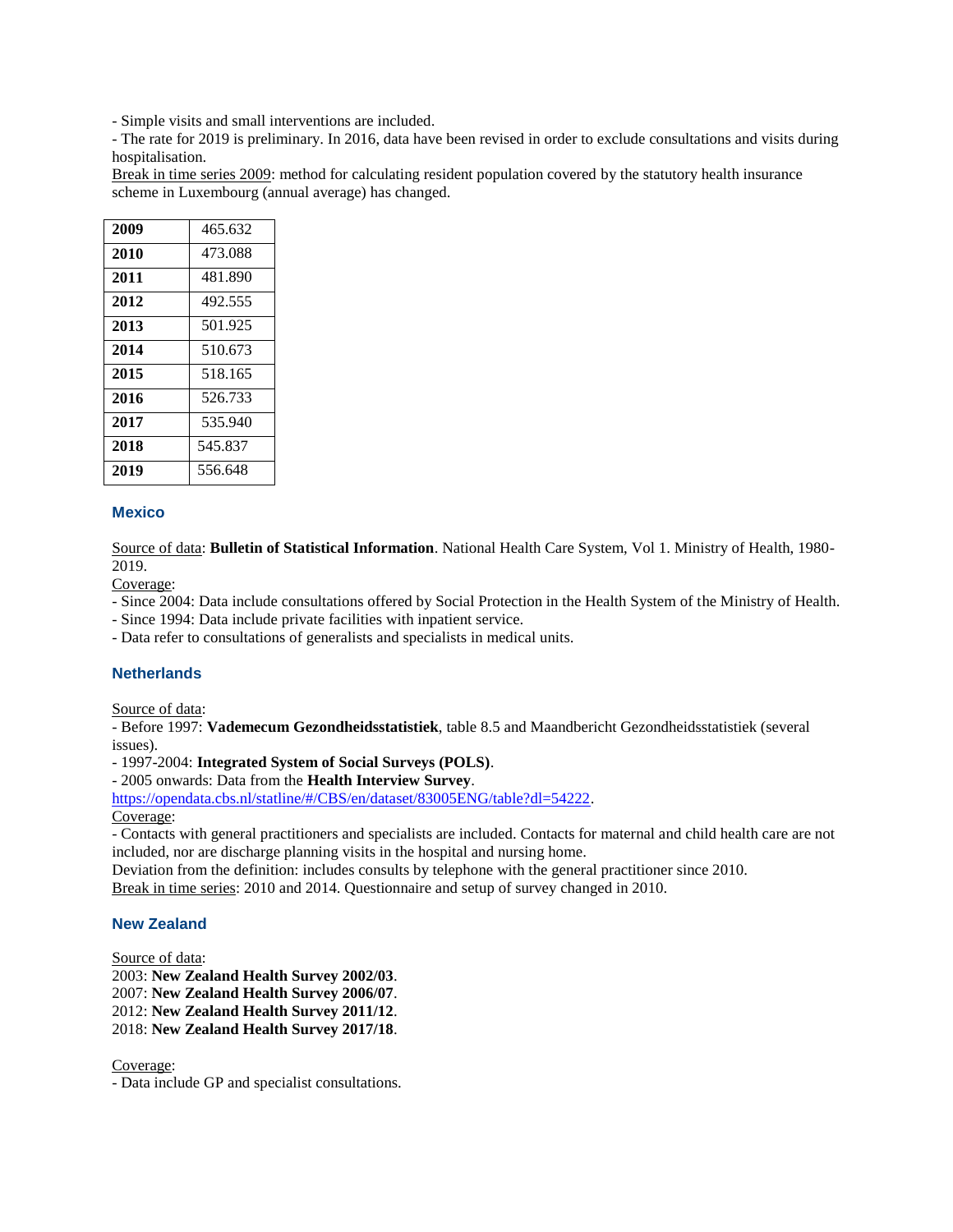- The 2002/03 survey involved 12929 adults aged 15 years old and over. Data were collected from September 2002 to January 2004 using face to face interviewing. The consultation figure is for the adult population 15+.

- For the 2006/07 survey comprehensive health information was collected from more than 17000 New Zealanders – 12488 adults and 4922 children, from October 2006 to November 2007. The consultation figure is for the total population (adults and children).

-The 2011/12 survey collected information on 12596 adults aged 15 years old and over and 4558 children aged under 15 years (17175 total respondents) from June 2011 to August 2012. The consultation figure is for the total population (adults and children).

-The 2017/18 survey collected information on 13,869 adults aged 15 years old and over and 4,723 children aged under 15 years (18,592 total respondents) from July 2017 to June 2018. Where a respondent answered "Don't know" or declined to answer either the GP question or the specialist question, they were excluded from the combined "GP's and specialists" figures.

Notes on general practitioner consultations sourced from the 2002/03, 2006/07, 2011/12 and 2017/18 NZ Health Surveys:

- Survey participants were asked how many times they had seen a GP in the previous 12 months.

- The mean number of visits to a GP in the past 12 months for the total population in 2011/12 was 2.92.

- The mean number of visits to a GP in the past 12 months for the total population in 2017/18 was 2.8.

- The mean number of visits to a GP in the past 12 months for the adult population in 2017/18 was 2.86. Notes on specialist consultations sourced from the 2002/03, 2006/07, 2011/12 and 2017/18 NZ Health Survey:

- A medical specialist was defined as a doctor who specialises in a branch of medicine other than general practice. Medical specialists include general physicians, general surgeons, paediatricians, cardiologists, dermatologists, geriatricians, obstetrics and gynaecology specialists, neurologists, urologists, ear nose and throat surgeons, rheumatologists, ophthalmologists, orthopaedic surgeons and many more types of doctors.

- Participants were asked how many times they had seen a medical specialist (the most common types were listed on a show card) in the previous 12 months. If they had seen a specialist they were asked where the last visit took place.

- The mean number of visits to a specialist in the past 12 months for the total adult population in 2011/12 was 0.75.

- The mean number of visits to a specialist in the past 12 months for the total population in 2017/18 was 0.87.

- The mean number of visits to a specialist in the past 12 months for the adult population in 2017/18 was 0.93. Inclusions for specialists consultations:

a) Public hospital as an outpatient;

b) Private hospital (including as an inpatient);

c) Specialist's private room or clinic.

Exclusions for specialists consultations:

- Hospital as an inpatient/overnight in a public hospital/admitted.

#### **Norway**

Source of data:

- 2011 onwards: **The Norwegian Health Economics Administration (HELFO) Norwegian Patient register, both under The Norwegian Directorate of Health**.

- 2006-2010: **The Norwegian Health Economics Administration (HELFO) and Statistics Norway**. Coverage:

- 2011 onwards: The figure includes general practice, medical specialists and ambulatory health care centres, home health care services and outpatient consultations in hospitals (general hospitals, mental hospitals, psychiatric departments in general hospitals, departments for treatment of substance abuse) conducted by physicians. Telephone contacts are not included.

- 2006-2010: The figure includes general practice, medical specialists and ambulatory health care centres, and home health care services, registered by HELFO. Telephone contacts are not included.

Estimation method:

- 2015: For consultations per citizen, 2014 is used as a reference year for medical specialists due to a lack of data.

- 2006-2010: Outpatient consultations with doctors in hospitals are estimated. Based on 2011 and 2012 data from Norwegian Patient register, it is estimated that 57 per cent of the consultations in hospitals (general hospitals, mental hospitals, psychiatric departments in general hospitals, departments for treatment of substance abuse) are conducted by physicians.

#### **Poland**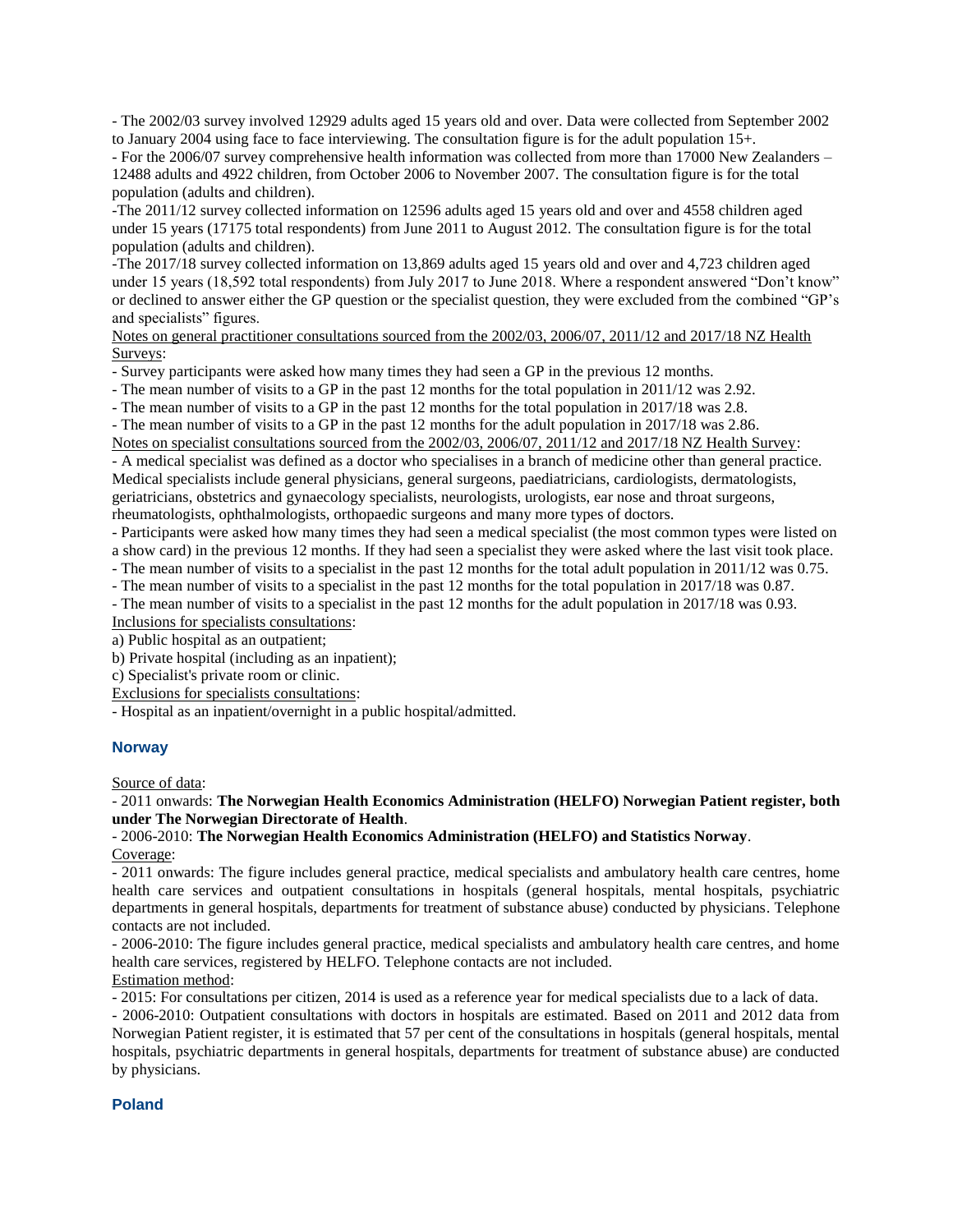Source of data: **Statistics Poland**, ZD-3 report on ambulatory health care.

Reference period: Data as at 31<sup>st</sup> December.

Coverage:

- Consultations provided by doctors in out-patient health care.

Break in time series:

- Since 2003: Data on doctor consultations include data from the Ministry of National Defence and the Ministry of the Interior, which were not included before.

- Since 1998: Consultations provided by doctors conducting publicly funded medical practices are included.

- Since 1991: Data include preventive examinations and consultations provided in admission rooms in general hospitals.

# **Portugal**

Source of data: **Statistics Portuga**l - Health statistics (published annually).

Coverage:

- National coverage.

- The number of contacts includes: visits/ consultations of patients in hospitals (public and private sector) and health centres. It includes the consultations with general practitioners and with specialists. Consultations and visits that take place at private offices are not included.

- Data do not include consultations by telephone.

Deviation from definition: Consultations at private offices are not included.

## **Slovak Republic**

Source of data: **National Health Information Center** (NHIC).

Coverage:

- In 2019, data were recalculated since 2007.

- In the updated data, patients´ visits in out-patient units of physicians and in out-patient departments in hospitals as well as visits to patient´s home are included. All specialised departments are included but specialised units of stomatology and dentistry are excluded.

## **Slovenia**

Source of data: **National Institute of Public Health, Slovenia,** computerized report on out-patient specialist services (ZUBSTAT).

Coverage: All visits/consultations of patients in out-patient health care at primary and secondary level and visits made to the patient's home.

## **Spain**

Source of data: **Ministerio de Sanidad** (Ministry of Health) and **Instituto Nacional de Estadística** - INE (National Statistics Institute).

- Encuesta Nacional de Salud (National Health Survey), 1987-2006, 2011 and 2017.

[https://www.mscbs.gob.es/estadEstudios/estadisticas/encuestaNacional/home.htm.](https://www.mscbs.gob.es/estadEstudios/estadisticas/encuestaNacional/home.htm)

- Encuesta Europea de Salud en España (European Health Interview Survey (EHIS), 2009, 2014, 2020.

[http://www.ine.es](http://www.ine.es/) [http://www.msssi.gob.es/estadEstudios/estadisticas/EncuestaEuropea/home.htm.](http://www.msssi.gob.es/estadEstudios/estadisticas/EncuestaEuropea/home.htm)

## Coverage:

- Population 0+ except for 2009 data, where population was aged 16 years and over.

- **National Health Survey 2017, European Health Survey in Spain, 2009, 2014**. The question includes telephone, home and office visits: "When was the last time you consulted a GP or family doctor on your own behalf?" If the answer is "Within the last 4 weeks", then "How many times have you consulted a GP or family doctor in the last 4 weeks?". The same 2 questions were asked for specialists (including visits to outpatient and emergency departments, but not contacts while in hospital as an inpatient).

- **National Health Survey 2006, 2011**. Question: "When was the last time you consulted a doctor (personally or by telephone) on your own behalf for any problem, discomfort or illness? (Dentists, diagnostic procedures and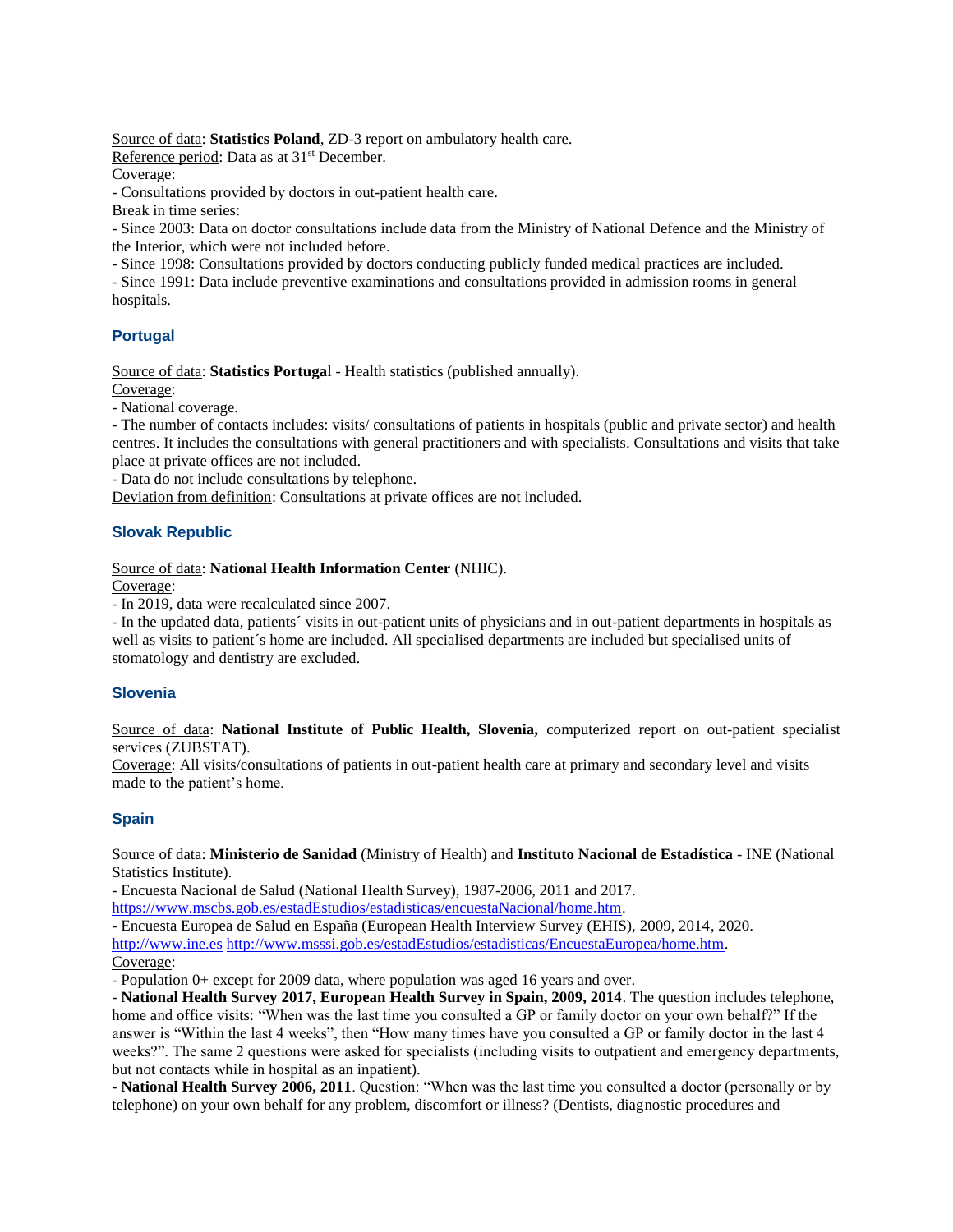consultations while in hospital as an inpatient are not included)". Those who answer "Less than 4 weeks" move on to the next two questions where they answer the number of times they consulted a) a GP or family doctor or b) a specialist.

- **National Health Survey 1987, 1993, 1995, 1997, 2001, 2003**. Question: "Have you consulted a doctor for any problem, discomfort or illness in the last two weeks?" If the answer is affirmative, "How many times did you see the doctor?"

Estimation method:

- Average number of consultations in one year per person.
- Weighted results.
- Figures computed exclude missing values.

- From 2003, probabilistic sample.

Break in time series: 2009.

Note: The 2020 Health interview survey was carried out from July 2019 to July 2020, so the decrease in 2020 data compared with previous years may be explained by the pandemic period.

#### **Sweden**

Source of data: **Swedish Association of Local Authorities and Regions/SALAR**.

Coverage: Data on all settings of doctor's consultations, public and private sector.

#### **Switzerland**

Source of data: **Federal Statistical Office**, Neuchâtel, Swiss Health Survey, 2002, 2007, 2012 and 2017. Coverage:

- This survey only covers people aged 15 years and older in private households, excluding collective households (retirement homes, institutions for the disabled, etc).

- Data cover generalists and specialists.

## **Turkey**

#### Source of data: **General Directorate for Health Services, Ministry of Health**.

Coverage:

- Relevant department of the Ministry of Health regarding the Primary Health Care Visits data.

- The data indicate the number of per capita visits in a year.

- Data include per capita visits to the primary, secondary and tertiary health care facilities of the Ministry of Health, university hospitals and private hospitals.

Break in time series:

- Since 2002, per capita visits to private clinics, specialty branch centers and private outpatient clinics are also included.

- MoND-affiliated health care facilities are included since 2012.

Note: Turkey significantly improved the supply of services under the Health Transformation Program (HTP) between 2003 and 2013. In the scope of this program, access to healthcare has increased, leading to an acceleration in the rise of the number of doctor consultations between these years.

#### **United Kingdom**

Source of data:

Calculated by the **Information Centre for Health and Social Care** using data from:

*- England and Wales*: **Office for National Statistics (ONS)**, General Household Survey.

*- Northern Ireland*: **Continuous Household Survey** (GP consultations) and **Northern Ireland Statistics and Research Agency** (Outpatient visits).

Further information at: [http://www.ic.nhs.uk.](http://www.ic.nhs.uk/)

*- Scotland*: Practice Team Information (PTI), **ISD Scotland**, as at 29th October 2013.

[http://www.isdscotland.org/Health-Topics/General-Practice/GP-Consultations/.](http://www.isdscotland.org/Health-Topics/General-Practice/GP-Consultations/) GP Consultation source: 59, 53, 51, 49, 48, 58, 60, 59, 59 and 60 Practice Team Information practices that submitted complete GP data for the years ending 31 March 2004 to 2013 respectively. Figures are standardised by age, sex and deprivation. Population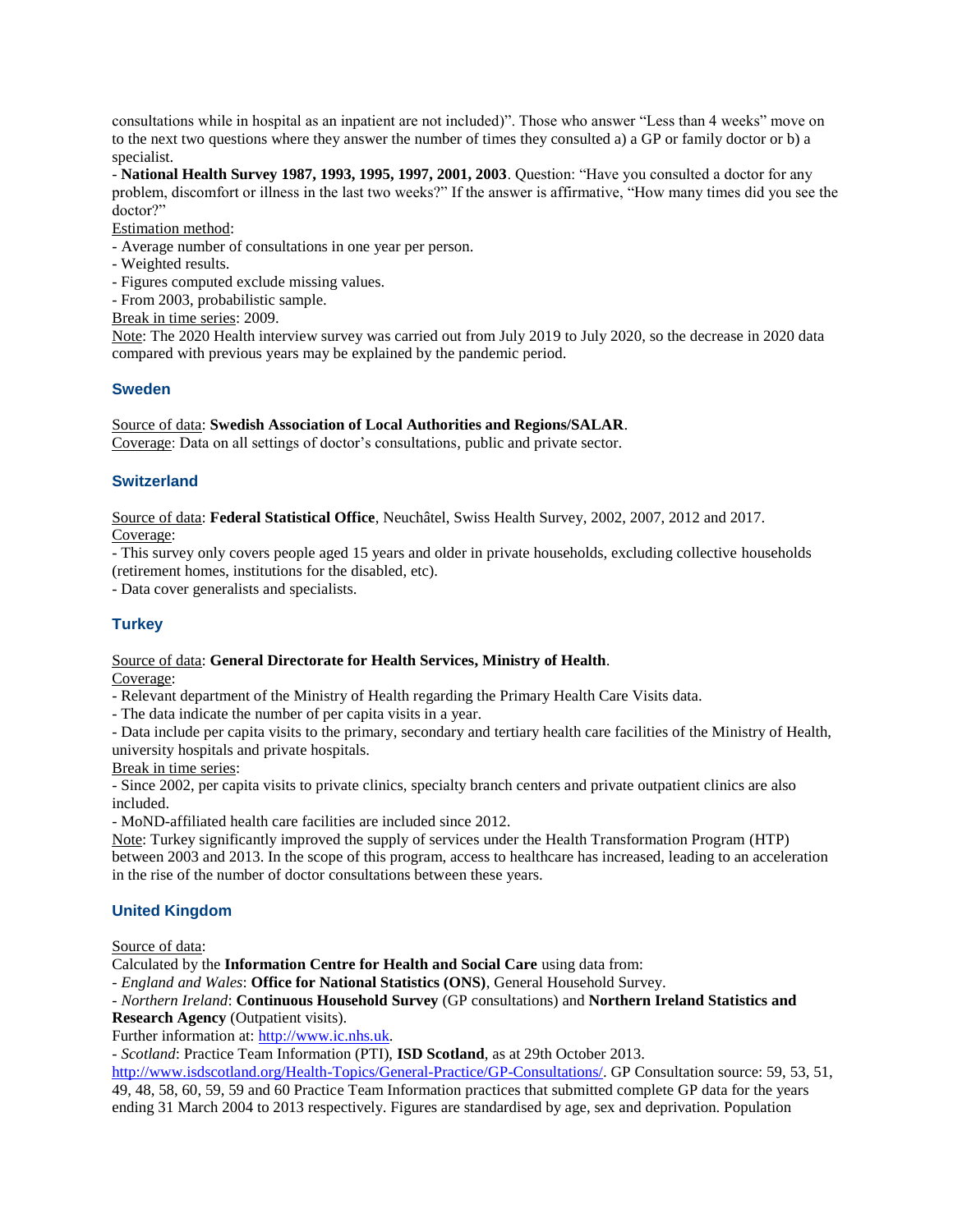source: Community Health Index (CHI) record, as at 30 September 2003, 2004, 2005, 2006, 2007 2008, 2009, 2010, 2011 and 2012 respectively.

Coverage:

- Pre 2003: Data for Great Britain only. Data for the UK from 2003-2008. 2009: Data for Great-Britain only.

- Data not available for 1997 or 1999 as the General Household Survey was not carried out in those years.

- 2014 update: No data supplied since 2009 due to issues with actually finding a source that can deliver such data. We are actively seeking a source for future year's collections.

- 2017 update – a data source for England has now been found but will not be initially publishing until September 2018. Scotland were able to provide data (see Scotland metadata above) but for the time being, these data will not be used until England have published, this most likely being in time for next year's collection.

- An approximation of the number of National Health Service General Practice consultations per person per year over a 12-month period derived from the ONS General Household Survey in Great Britain and from the Continuous Household Survey in Northern Ireland for all ages in private households, giving average number of consultations with a National Health Service general practitioner per year. The mean number of NHS hospital outpatient department consultations per person per year was added to the average number of GP consultations. Until 2008 this has been added to the mean number of NHS hospital outpatient department consultations per person per year. 2009 figures refer only to GP consultations per person per year over a 12 month period.

- Figures do not include consultations of physicians in the independent sector and do not take into account consultations of specialists outside hospital outpatient departments.

- NHS GP consultations component (from the General Household Survey) of the figures comprises home visits, GP surgery consultations, consultations with a GP at a health centre, and telephone consultations.

- Caution should be exercised when comparing one year to another as variations caused by averaging male/female rates from the General Household Survey can exaggerate differences between one year and another (this would account for a large part of the 0.6 difference between 1996 and 1998, for example).

- Data from the surveys from 2003 are grossed and weighted. Data from Annual Abstracts are for financial years. - In 2005, the GHS changed from a financial year to a calendar year.

#### **United States**

Source of data: **Centers for Disease Control and Prevention**/**National Center for Health Statistics**/**National Ambulatory Medical Care Survey (NAMCS) and National Hospital Ambulatory Medical Care Survey (NHAMCS)**, various years/ United States Visits to Physician Offices and Hospital Outpatient and Emergency Departments. [http://www.cdc.gov/nchs/ahcd.htm.](http://www.cdc.gov/nchs/ahcd.htm)

- Data can be found at the 2015 Health United States publication- [https://www.cdc.gov/nchs/hus/index.htm.](https://www.cdc.gov/nchs/hus/index.htm) Coverage:

- The NAMCS is a national survey designed to provide information on the provision and use of medical care services in office-based physician practices in the United States. Data are collected from medical records on type of providers seen; reason for visit; diagnoses; drugs ordered, provided, or continued; and selected procedures and tests performed during the visit.

- The scope of the NAMCS covers patient encounters in the offices of non-federally employed physicians classified by the American Medical Association or American Osteopathic Association as office-based, patient-care physicians. Patient encounters with physicians engaged in prepaid practices - health maintenance organisations (HMOs), independent practice organisations (IPAs), and other prepaid practice - are included in NAMCS.

- The NHAMCS is a representative sample of visits to emergency departments (EDs) and outpatient departments (OPDs) of non-federal, short-stay or general hospitals.

- NHAMCS collects data on the utilisation and provision of medical care services provided in hospital emergency and out-patient departments. Data are collected from medical records on type of providers seen; reason for visit; diagnoses; drugs ordered, provided, or continued; and selected procedures and tests performed during the visit.

- The NAMCS, which began in 1973, was conducted annually until 1981, once in 1985, and resumed an annual schedule in 1989.

- The NHAMCS annual data collection began in 1992.

- NAMCS: Visits to hospital-based physicians, visits to specialists in anesthesiology, pathology, and radiology, and

visits to physicians who are principally engaged in teaching, research, or administration are excluded.

- The NAMCS excludes telephone contacts and non-office visits.

Estimation method: All places include visits to physician offices and hospital outpatient and emergency departments. National representative sample of the U.S. civilian non-institutionalised population. Estimates are age